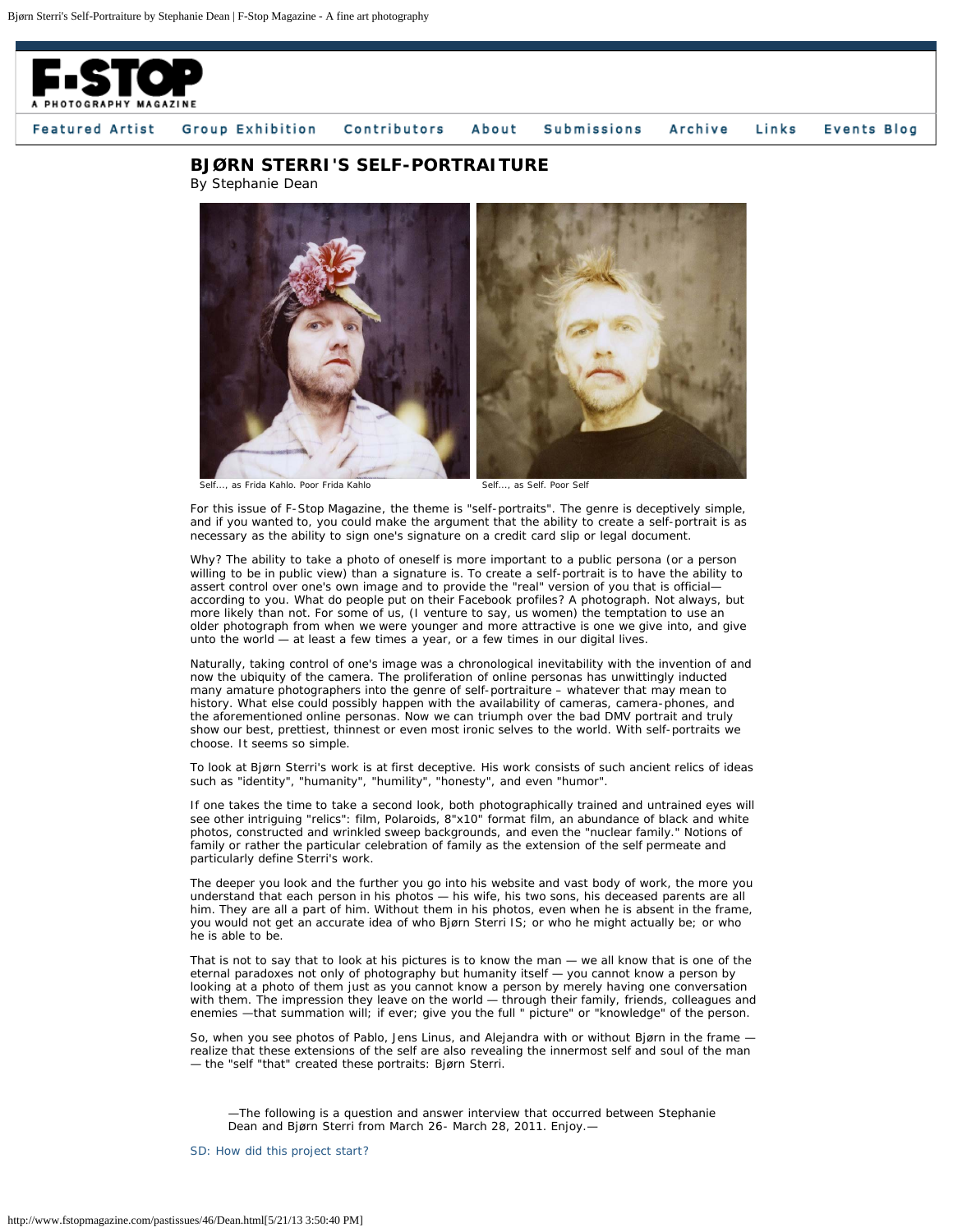BS: I am adopted and I know very little about my biological parents or family roots. Maybe because of this, I need a proof of my existence – That 'I am'. One way to carry through this "need" is to document my children, my wife and me through photography.

*SD: How often do you shoot? Your website has so many images, I wonder about all the images that don't make it to your site or haven't made it up there yet!*

BS: When there was Polaroid film around, I used to shoot every day. With the 8"x10" I 'only' shoot 2-3 times a week. Yes, there are a lot of images that do not make it to the website or exhibitions. These days I am actually in the process of 'cutting down' on the images on my web. 'Kill my darlings' - 'Less is more' - 'Cut to the bone'. Photography is all about editing – leaving something out...

*SD: Have you noticed any differences in the way men react or respond to your work versus the way women react and respond to your work?*

BS: It is, mostly, women who give me 'feedback' on my work. And most of the time it is about my way of showing 'myself' and that they like to see that from a man.

*SD: During the course of making this work, what have you learned about yourself?*

BS: I hope I learn something more about photography every time I photograph or go to the darkroom. 'About myself'? Ooohh that is tricky question. I am no intellectual – so I guess the answer would be 'no – I do not think so.'

*SD: What have your viewers taught you about yourself?*

BS: I think that the main goal in every human's life is the need to be 'seen & loved'. When people see & respond to my work it gives me a sense of being 'seen' & loved'. So to everybody out there who has seen my work AND responded; thank you so much.

*SD: What do you think you have taught your viewers?*

BS: I do not think I have taught them anything, but I hope that they can recognize themselves in some of my work - relate to it.

*SD: Self-portraits are always a search – even a hide and seek game. For viewers and photographers, this is so literal that it may be redundant to a skilled, thoughtful and trained photographer such as yourself. However, to viewers looking at your work for the first time it will be worth the time for everyone to consider these questions:*

 *What are you hiding?*

 *What are you seeking?*

 *What do you think the viewer seeks?*

 *What do you think the viewer reveals to themselves through viewing your photographs? Do you think it's possible to reveal something new to the viewer even though your body is the body in the photo? And your self is the self we are musing when we first look at the body of work "Self portraits"?*

BS: I am more of an 'emotional' guy than an 'intellectual' one. Most of the time when I photograph I do not have any planned 'idea' of how I want the photograph to look like. I work, fairly quickly. In some cases it does not take more than a couple of minutes to 'execute' a session. And that is all included. Setting up the camera. (Most of the time it is already on the tripod). Bring it out in my outdoor 'backdrop studio', use something as a 'stand in' for focus, look in the camera and shoot. There are so many things that can go wrong. Like focus, exposure and finally in the darkroom. I am one of those photographers who belive the whole process is magic and I am 'surprised' each time there is something on the negative... So most of the time I am in very little control. NO time for 'hiding', NO time for 'seeking'. In other words – all the time in the world for 'nothing and everything'. In the end I hope that the viewer can relate to my work...

*SD: Your family is growing, and the boys are growing up. How do they react to the camera now as opposed to in the earlier photo sessions? Do you let the boys have cameras? What kind of work do they make and how do they feel about your work? How do you feel about theirs?*

BS: In the beginning, none of the boys really understood what it 'meant' to be photographed. But with time they do. Since he is older and has done it for a longer time, Jens Linus understands it in a different way than Pablo. But both of them are very supportive and helpful. I never photograph them if they do not want to anyway. And I never tell them to 'smile or look like this or this…' This is rather about documenting than making aesthetically pleasing photographs. Alejandra and I gave Jens Linus a small video camera last year. He uses that quite a bit, mostly to make small films of himself and his friends skateboarding.

*SD: Your wife is exceptionally beautiful. She is of course a natural choice for subject matter, but you also photograph yourself. However, I feel like you aren't being completely honest with the camera: grimaces, facial contortions and even wigs obscure your face or perhaps "persona" or "Visage" is a better word. You are an attractive man. Yet, somehow, there doesn't seem to be a relaxed, natural photo of you up on your site? Is there a reason for this?*

BS: Yes, my wife is very beautiful, both on the 'outside & inside'. Over the years I have done quite a few Polaroids of the 2 of us together with the title 'Beauty & Beast'. There is a 'reason' or a story behind all my photographs. I will not go to deep into the psychology bit here, but I can tell you this much, I am not that fond of my self and when I photograph my self it is almost as if I am not really 'there' being photographed. As I mentioned earlier, I am documenting and when I photograph myself – in most cases – I have a 'bad day'.

*SD: Your whole site is about the self-portraits you have made. I want to ask a question about your "Self…" series. Why did you choose the particular artists that you chose? (Warhol, Calle, Sherman, Kahlo) and what does the inclusion of yourself and yourself as your mother say?*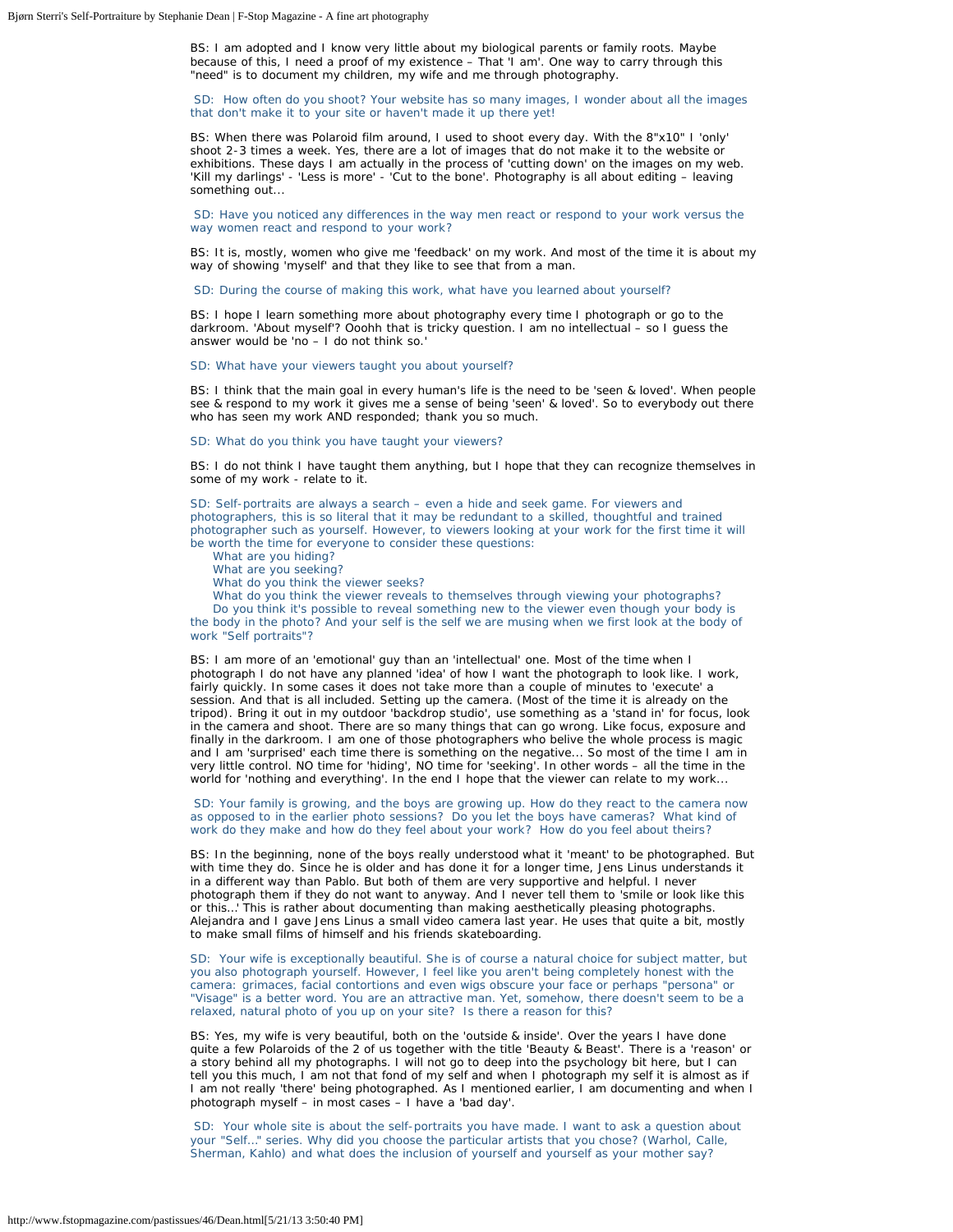BS: That series was done very quickly around lunchtime one day. It is a kind of response to or a reaction against some artists 'out there'. No details needed. But it is NOT a reaction against the artist that I chosen. I really admire their way of expression 'self'. The wig I am wearing is the same as my mother used after she had chemotherapy treatment. In the series I am 'portraying' woman, so I found it natural to use the wig. As a kind of homage to my mother and Andy Warhol also used a wig. The title for each image is important to me, especially the last one of me. 'Self as self. Poor self'. As I said, I do not think that highly of my 'self'.

A friend of mine, a man by the way, called me up after he had seen the series and said; "the first time I saw it I laughed, the second time, I went kind of quiet and the third time, well then I started to cry." I think that is one of the best responses I have ever had to my work...

To see more of Bjørn Sterri's work: [www.sterri.net](http://www.sterri.net/)

**Stephanie Dean** is a fine art photographer who resides in Chicago, She is a professor of the History of Photography at Oakton Community College. Stephanie enjoys writing and talking about photography, and this is her first article on a contemporary photographer. [www.stephaniedean.com](http://www.stephaniedean.com/)